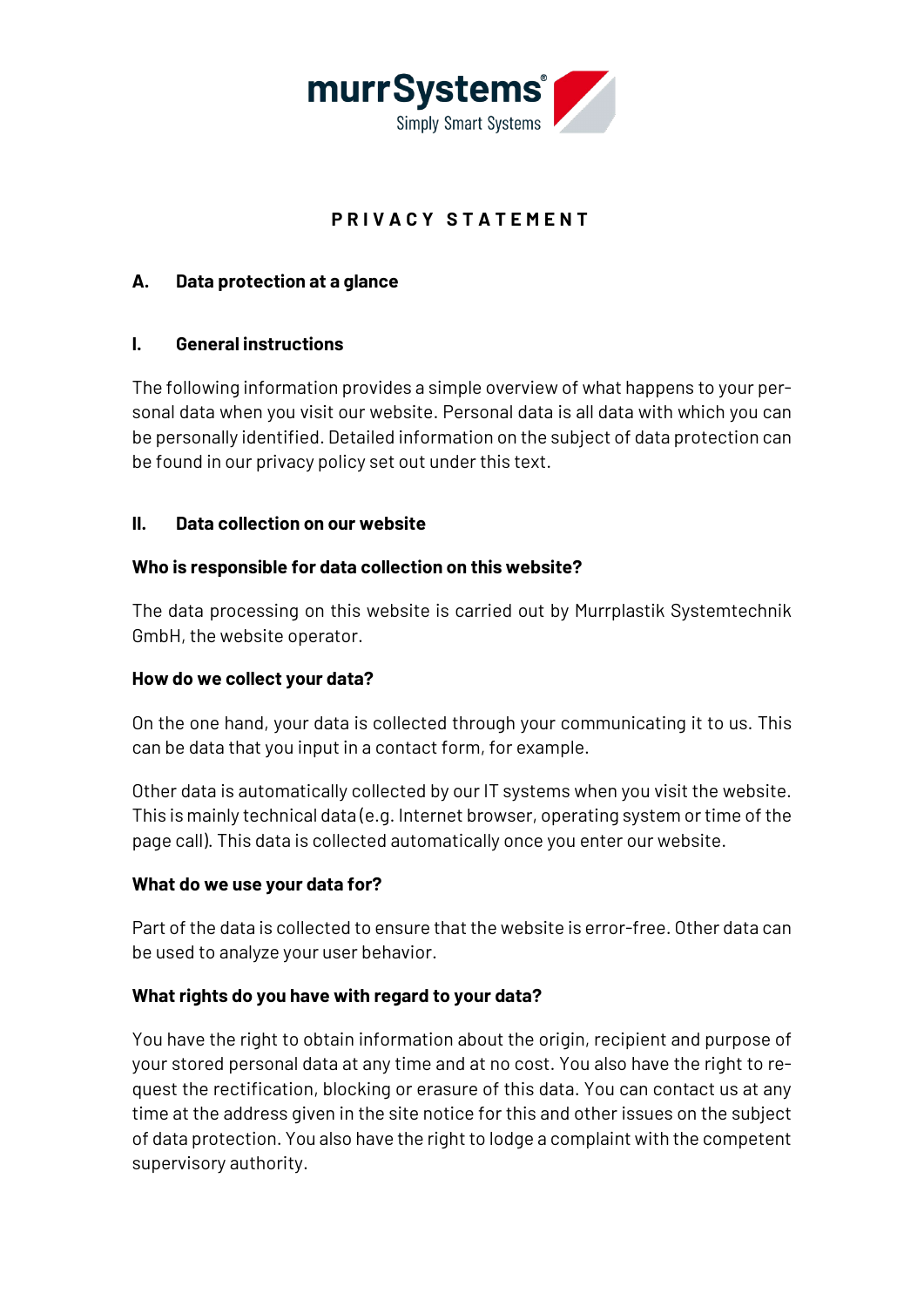## **Analysis tools and third -party tools**

Your browsing behavior can be statistically evaluated during visits to our website. This is done mainly with cookies and with so-called analysis programs. Your browsing behavior is usually analyzed anonymously, and the browsing behavior cannot be traced back to you. You can object to this analysis or prevent it by not using certain tools. You will find detailed information on this in the following privacy policy. You can object to this analysis. This privacy policy will provide you with information about the objection options.

# **B. General and mandatory information**

## **I. Privacy policy**

The aim of data protection and also the aim of Murrplastik Systemtechnik GmbH is to handle personal data in such a way that the individual's personal rights are protected.

To ensure the achievement of this objective, entities responsible for the processing of personal data are required to comply with the rules set out in EU legislation (the General Data Protection Regulation (GDPR)) and national laws on data protection.

Personal data may only be collected and processed where permitted by the GDPR or another law. The GDPR's essential basic principles are:

- Lawfulness of processing, fairness of processing, transparency
- Purpose limitation
- Data minimization
- Accuracy of data processing
- Storage limitation and deletion policies
- -Integrity and confidentiality

Responsible behavior when handling personal data, but also the risk-conscious use of IT systems and applications are further key aims of Murrplastik Systemtechnik GmbH.

Please note that security breaches can occur with the transmission of data over the Internet (e.g. communication by email). Complete protection of the data against access by third parties is not possible.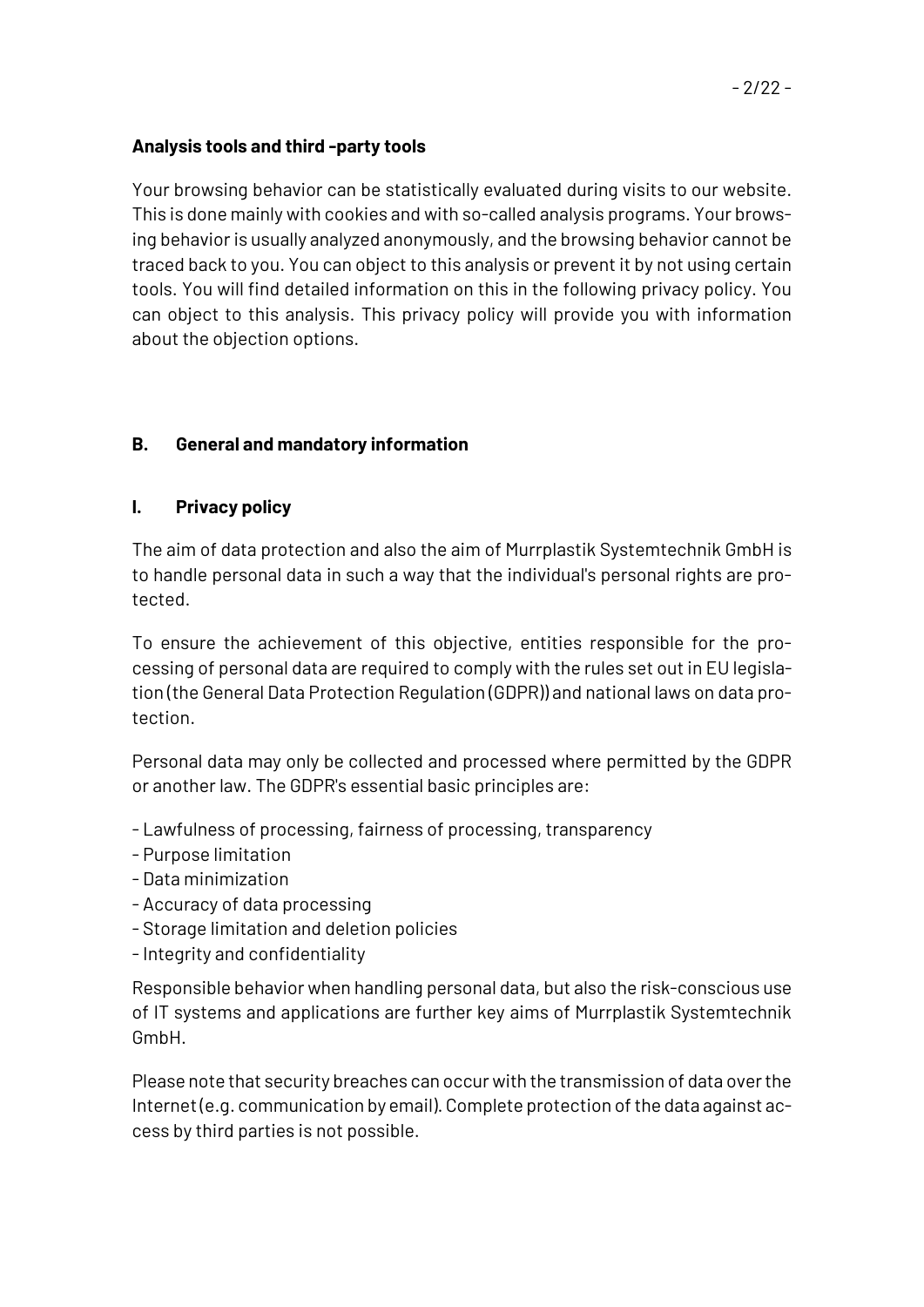## **II. Controller's information obligations and data subject rights**

### **Name and contact details of the controller and, if applicable, their substitute**

The controller for the data processing on this website is:

Murrplastik Systemtechnik GmbH Postfach 11 43 Dieselstraße 10 71570 Oppenweiler Germany Phone: +49 7191 4820 E-Mail: info@murrplastik.de

The Controller is the natural or legal person who alone or jointly with others decides on the purposes and means of processing personal data (e.g. names, email addresses, etc.).

### **Data protection officer's contact details**

Our data protection officer, Mr. Daniel Voigtländer, can be reached at

Daniel.voigtlaender@mso.de

### **Purpose of the data collection, processing or use**

Murrplastik Systemtechnik GmbH is an expert in cable protection, cable marking, energy chains, labeling, automation and robotics equipment.

Personal data is collected, processed or used in order to fulfill this corporate purpose or support secondary purposes, such as customer service.

### **Data subject groups and related data or data categories**

The affected data subject groups are

- current employees;
- -former employees;
- applicants;
- -Interested parties;
- customers;
- suppliers;
- service providers and
- other business partners.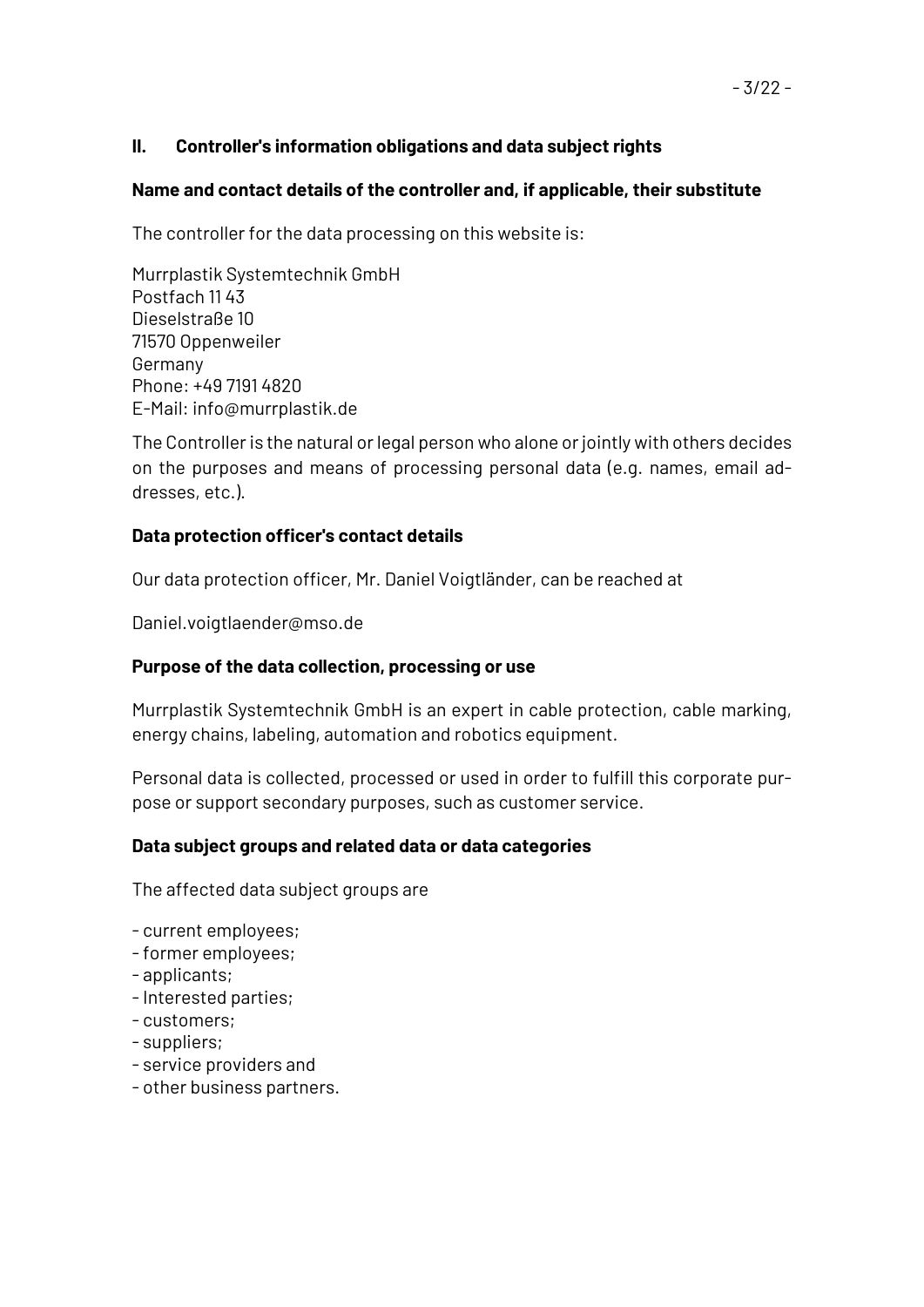The relevant data includes all personal data required to fulfill the respective purpose. Which of the data subjects' specific data is processed is explained in detail below.

### **Legal bases**

Processing of personal data is only lawful where permitted by law, i.e. if there is a legal basis, or where the person has consented.

We only process personal data in our company in accordance with statutory provisions. This is generally done when

- consent to the processing of personal data has been given (Art. 6(1)(a) GDPR),

- personal data must be processed in order to fulfill a contract or initiate a contract  $(Art. 6(1)(b) GDPR)$ 

-the processing of personal data is necessary to comply with a legal obligation (Art.  $6(1)(c)$  GDPR) or

- we process personal data on the basis of a legitimate interest or on the basis of a legitimate interest of a third party (Art. 6(1)(f) GDPR).

### **Specificity regarding the legal basis of data processing for contractual purposes**

Murrplastik Systemtechnik GmbH deals mainly with tradespersons. Therefore, when processing personal data for contractual purposes, unless otherwise stipulated in the individual case, the following legal bases shall apply:

1. if you are a registered merchant or freelancer, Art. 6(1)(b) GDPR, and the data processing is for the purpose of performing the contract or pre-contractual measures with the data subject; or

2. if you have the status of a company employee, e.g. as an employee in purchasing, Art. 6(1)(f) GDPR, Murrplastik Systemtechnik GmbH's legitimate interest. In this case, Murrplastik Systemtechnik GmbH's legitimate interest is the sale of its own goods and services, which is based in particular on entrepreneurial freedom and professional freedom.

For the sake of simplicity, we will refer only to "data processing for contractual purposes" below.

### **Potential recipients in the event of data transfer**

The potential recipients of transferred personal data are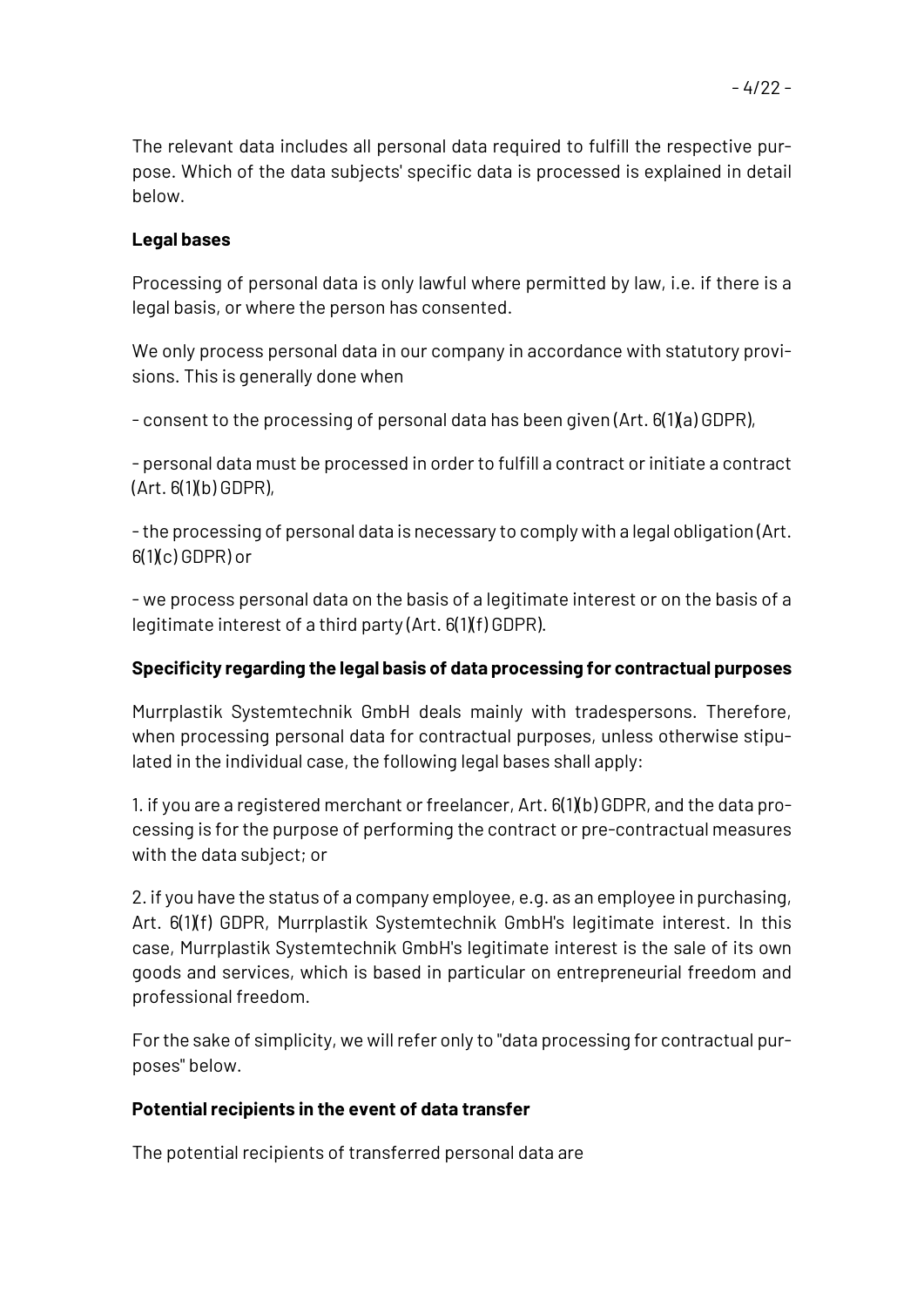- service providers and other business partners provided this is necessary to fulfill the respective purpose and this is statutorily permitted or required or the data subject has consented.

# **Planned data transfer to third countries or international organizations**

Should it become necessary to transfer data to third countries (countries that are not member states of the European Union) or to international organizations, this will only be done for the purpose of concluding or fulfilling contracts - provided this does not conflict with the interests of the data subject worthy of protection -taking into account all data protection requirements. If, in individual cases, we transfer your data to a third country or to an international organization, we will provide you with the information required for this situation.

## **Standard data erasure periods**

Personal data will be erased in accordance with the respective applicable legal or contractual regulations on data erasure, taking into account legal or contractual retention obligations. Such legal obligations arise from the German Commercial Code (HGB) and the German Tax Code (AO), among others. The periods specified there for storage or documentation are up to ten years beyond the end of the business relationship or the pre-contractual legal relationship.

Furthermore, other statutory provisions may require a longer retention period, such as the preservation of evidence within the scope of statutory prescription periods. The regular limitation period is three years. However, in certain cases, limitation periods of up to 30 years or, in individual cases, even longer, may apply. Personal data not subject to a legal or contractual retention or deletion obligation shall be erased after it has become dispensable for the fulfillment of the respective purpose.

# **Your rights regarding data protection (Art. 12 et seq. GDPR)**

Data subjects are entitled to various rights regarding data protection. These rights are explained below. The above contact details can be used to exercise these rights.

# **Right to information (Art. 15), rectification (Art. 16), restriction of processing (Art. 18) and erasure (Art. 17)**

Within the framework of the applicable statutory provisions, you have the right to information at no cost and at any time about your personal data stored with the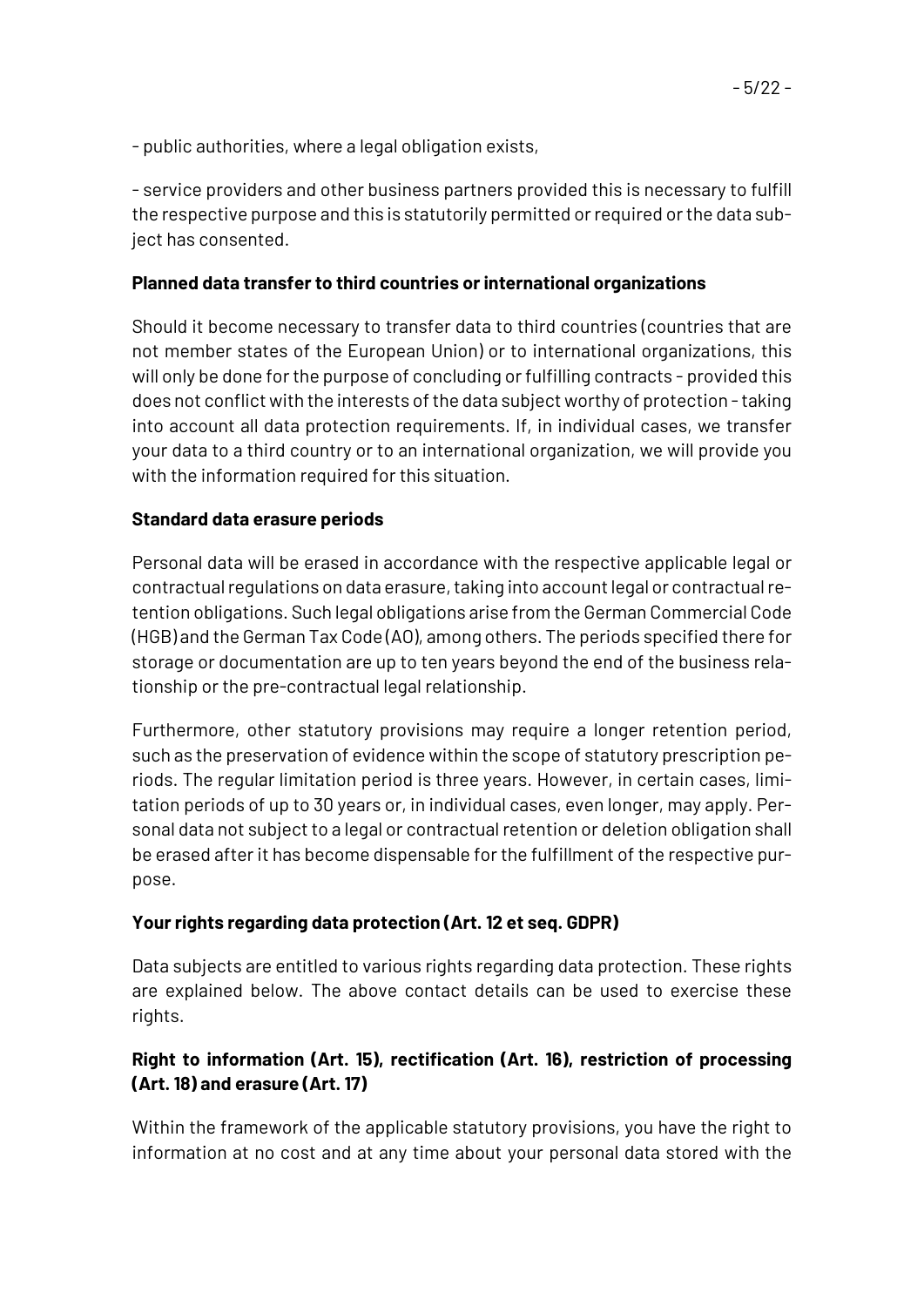controller, its origin and recipient and the purpose of data processing and, if applicable, a right to rectification, blocking or erasure of this data.

# **Right to object (Article 21 GDPR)**

Every data subject has the right to object to the processing of their data where the data processing is based on Art. 6(1)(f) GDPR or for direct marketing purposes. In the event of an objection to the processing of your personal data, we will review your objection on a case-by-case basis. Where data protection law requires us to delete your personal data due to your objection, we will delete your data taking into account statutory retention obligations. An objection shall not affect the legitimacy of the processing carried out until the objection was made.

## **Data disclosure obligation**

Our data protection officer will inform you on a case-by-case basis whether the provision of personal data is statutorily or contractually required or whether it is necessary for the conclusion of a contract, whether the data subject is obliged to provide the personal data and what the possible consequences of the failure to provide it would be.

## **Right to lodge a complaint with a supervisory authority**

Data subjects shall have a right of appeal to the competent supervisory authority where they believe that one of their rights has been violated. The responsible supervisory authority for data protection issues is the data protection officer of the federal state in which our company is based. In principle, however, the data subject may also contact the supervisory authority of their place of residence or of the place of the alleged infringement. A list of the data protection officers and their contact details can be found at the following link: https://www.bfdi.bund.de/DE/Infothek/Anschriften\_Links/anschriften\_linksnode.html.

# **Right to data portability**

You have the right to receive the data that we have processed through automated processing on the basis of your consent or in the performance of a contract or to have it transmitted to a third party, in a structured, commonly used and machinereadable format. Where you request the direct transmission of the data to another controller, this will only be done where technically feasible.

### **Withdrawal of your consent for data processing**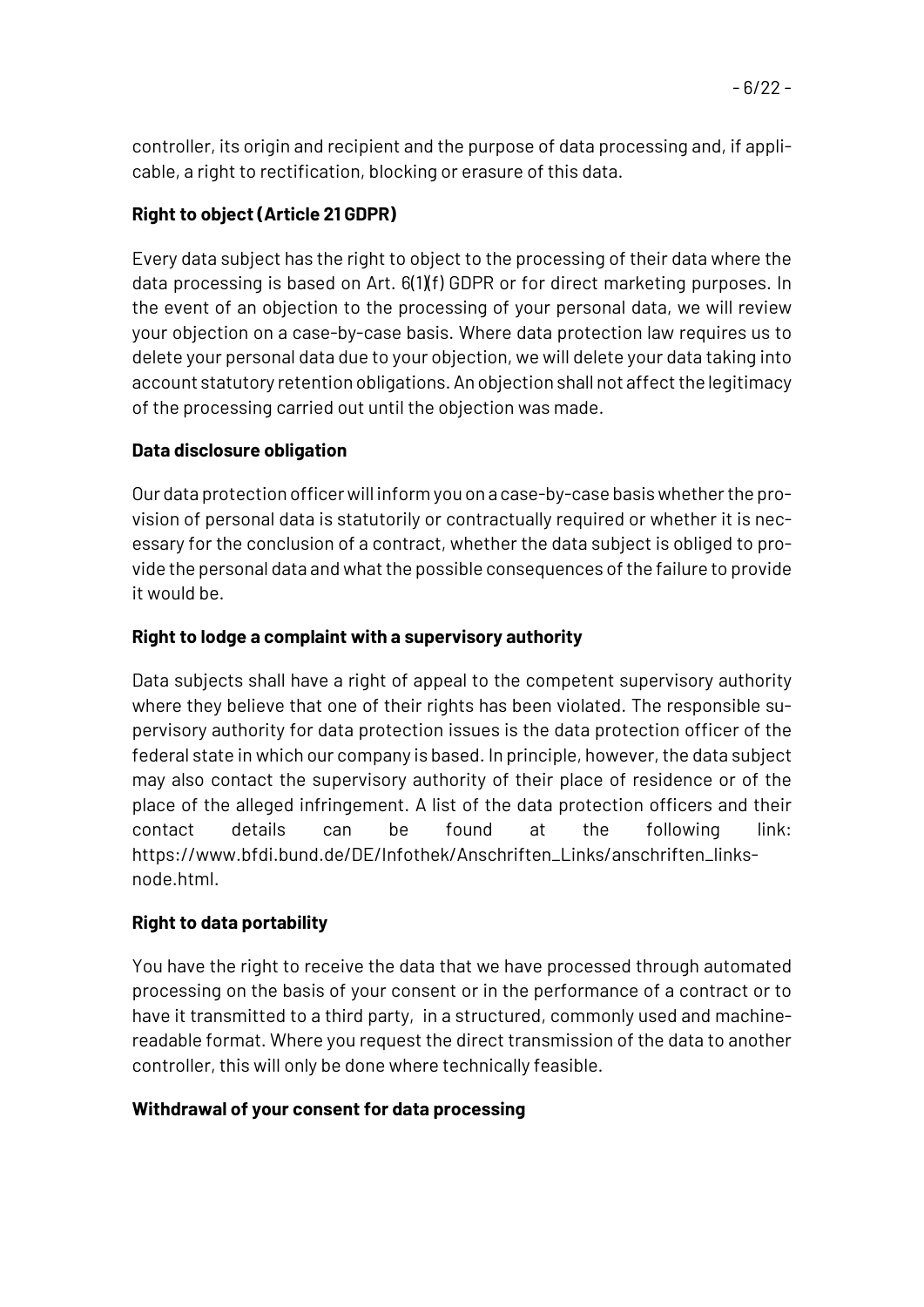Some data processing operations are only possible with your express consent. You can withdraw already given consent. An informal email message to one of the email addresses given above shall suffice for this purpose. The legality of the data processing carried out until the withdrawal remains unaffected thereby.

# **Use of your data for (direct) marketing purposes**

Independently of your subscription to our newsletter, we may use your data, in particular your e-mail address, for (direct) marketing purposes. We will only use your data for this purpose if you have not objected to this. Please note that whenever you contact us you can object to the use of your data for (direct) marketing purposes at any time without incurring any costs other than the transmission costs at basic rates.

# **SSL or TLS encryption**

This site uses SSL or TLS encryption for security reasons and to protect the transmission of confidential content, such as orders or inquiries that you send to us as the site operator. You can recognize an encrypted connection by the change in the browser address line from "http://" to "https://" and by the lock symbol in your browser line.

Where SSL or TLS encryption is activated, the data you transmit to us cannot be read by third parties.

# **C. Data collection on our website**

# **I. Cookies**

Some websites use so-called cookies. Cookies do not damage your computer and do not contain viruses. Cookies serve to make our website more user-friendly, more effective and safer. Cookies are small text files which are set on your computer and stored by your browser.

Most of the cookies we use are so-called "session cookies". They are automatically deleted at the end of your visit. Other cookies remain stored on your terminal until you delete them. These cookies enable us to recognize your browser during your next visit.

You can set your browser so that you are informed about the setting of cookies and only allow cookies in individual cases, accept cookies for certain cases or generally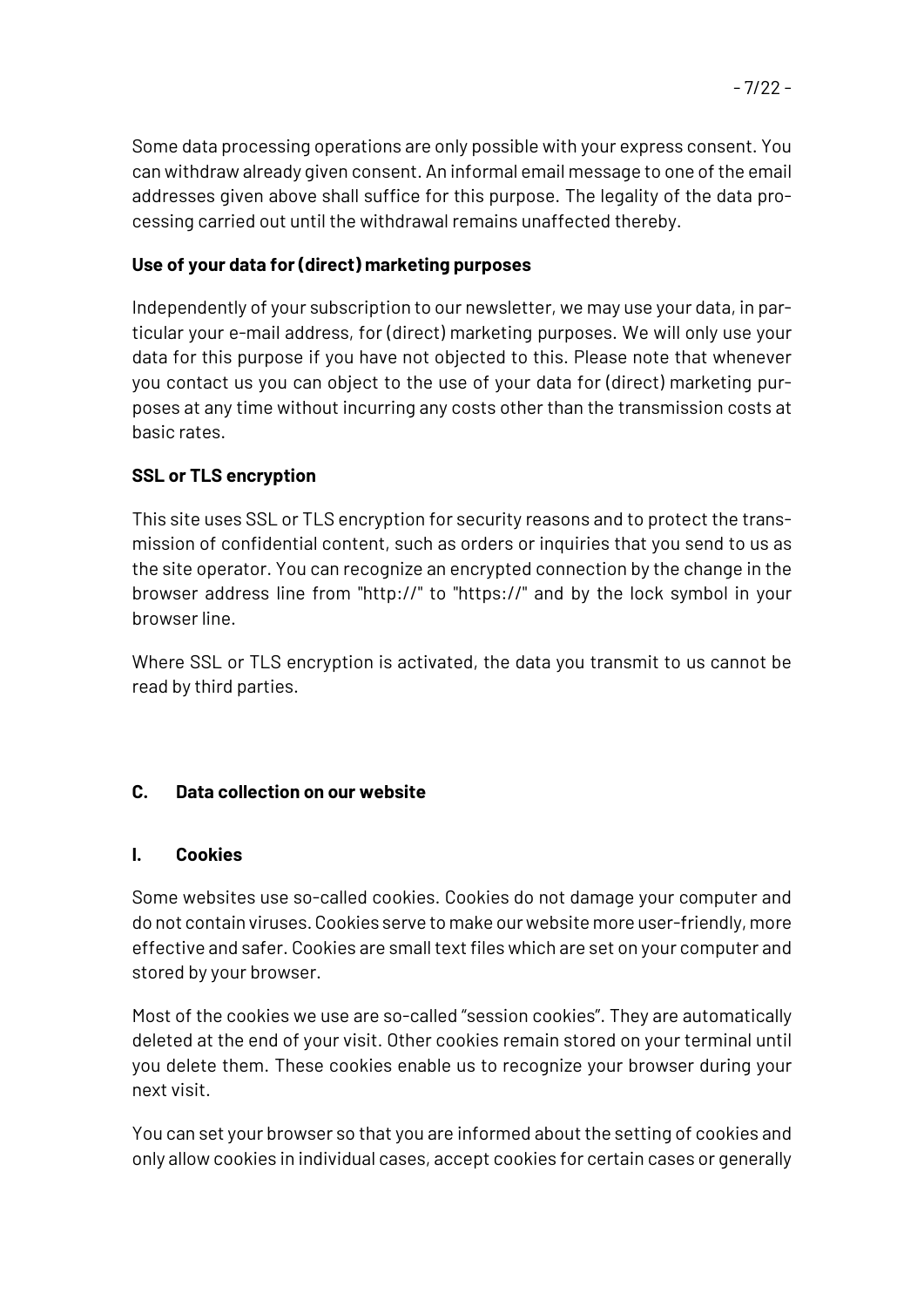exclude them and activate the automatic deletion of cookies when closing the browser. Deactivation of cookies may result in the restriction of this website's functionality.

Cookies which are necessary for the execution of the electronic communication process or for the provision of certain functions you desire (e.g. shopping basket function), are stored on the basis of Article  $6(1)(f)$  GDPR. The website operator has a legitimate interest in the storage of cookies for the technically error-free and optimized provision of its services. If other cookies (e.g. cookies for the analysis of your browsing behavior) are stored, these are treated separately in this privacy policy.

### **II. Cookie consent with Usercentrics**

This website uses Usercentrics cookie consent technology to obtain your consent to the storage of certain cookies on your end device or to the use of certain technologies and to document this in accordance with data protection law. The provider of this technology is Usercentrics GmbH, Rosental 4, 80331 Munich, Website: https://usercentrics.com/de/ (subsequently referred to as "Usercentrics").

The following personal data is transferred to Usercentrics when you enter our website:

- Your consent(s) or the revocation of your consent(s);
- Your IP address;
- -Information about your browser;
- -Information about your end device;
- Time of your visit to the website.

Usercentrics also stores a cookie in your browser to enable the allocation of your granted consent granted or its withdrawal. The data collected in this way is stored until you request us to delete it, delete the Usercentrics cookie yourself or the data storage purpose no longer applies. Mandatory statutory claims shall remain unaffected.

Usercentrics is used to obtain consent for the use of certain statutorily prescribed technologies. The legal basis for this is Article 6(1)(1)(c) GDPR.

### **III. "Do Not Track" settings**

You can control the storage of cookies through the "Do Not Track" (DNT) settings in your internet browser. Depending on the browser, DNT is either a setting in the program settings or a so-called plug-in or add-on. When activated, the browser signals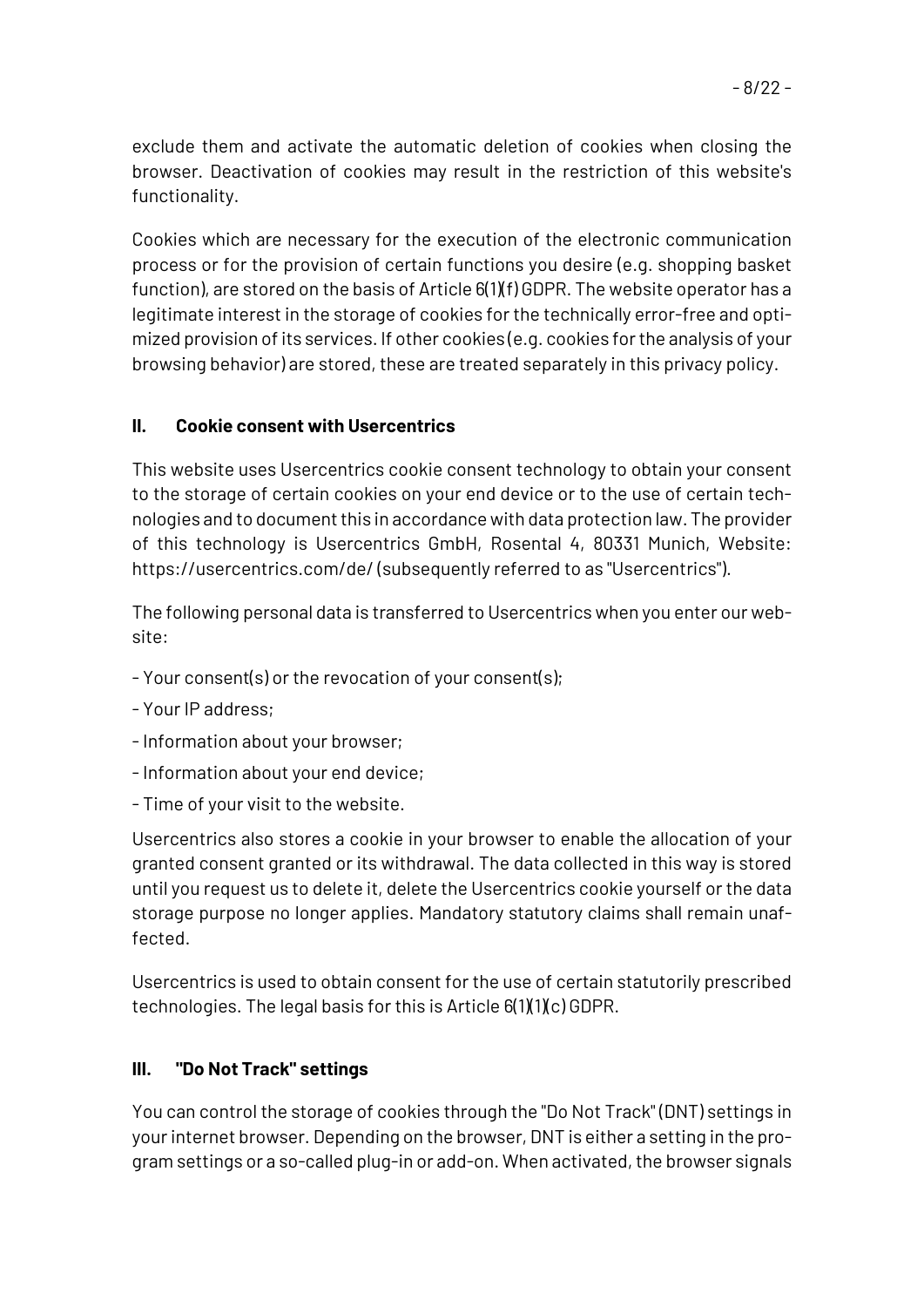that this tool's tracking measures are not desired without your explicit consent. If the setting is activated, we will anonymize tool tracking functions. Please note that the procedure for activating DNT differs depending on the Internet browser you are using.

# **IV. Server log files**

The page provider automatically collects and stores information in so-called server

log files that your browser automatically transmits to us. These are:

- Browser type and version;
- operating system used;
- Referrer URL
- Accessing computer's host name;
- Time of the server request; IP address.

This data will not be merged with other data sources.

The basis for data processing is Article  $6(1)(f)$  GDPR, which permits the processing of data for the fulfillment of a contract or pre-contractual measures.

# **V. Webshop**

You can register with our webshop to use additional features on the site. We use the data entered for this purpose solely for the purpose of the use of the respective offer or service for which you have registered. All the mandatory information requested during registration must be provided. Otherwise we will refuse the registration.

### **Categories of data processed**

The following data is processed within the scope of using the webshop:

### **Company information**

Company Name\* Owner name for sole proprietorships Address\* Country\* PLZ\* City\* Website Sector\*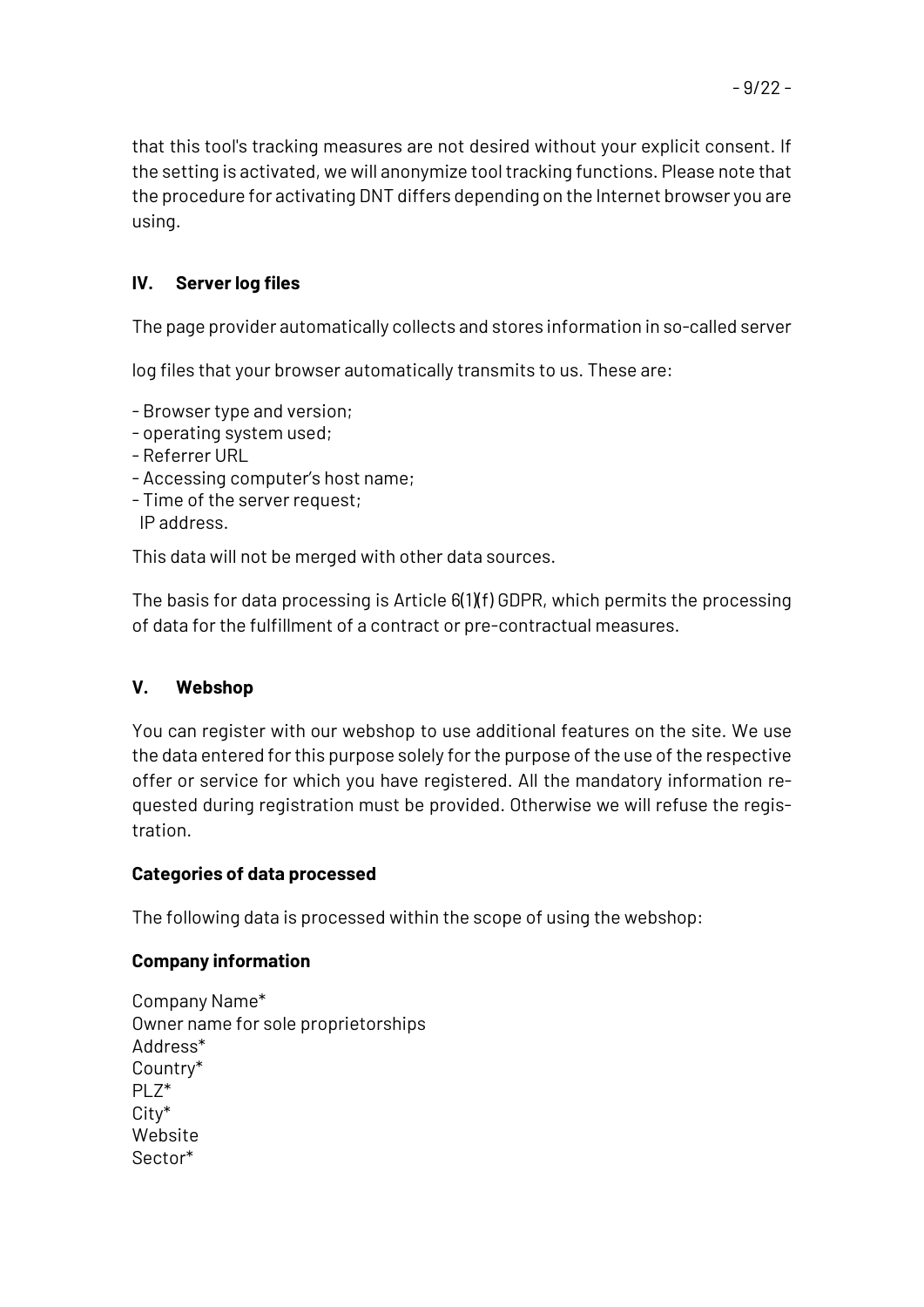Number of persons who work with Murrplastik products\* VAT ID

### **Personal information:**

Title\* First name\* Last name\* Language Position\* Email address\*  $Te$ .\* Mobile phone number Fax

## **Legal basis**

The processing of the mandatory data (marked with "\*") during registration for our webshop is for data processing for contractual purposes.

You can voluntarily provide us with information beyond the mandatory information. The legal basis for this information is Art. 6(1)(a) GDPR, your consent. The data processing of the voluntary information serves to improve our service to you and to enable us to provide you with more comprehensive support. You can withdraw your consent to the processing of the voluntarily provided data at any time. Please use the contact option above to do so.

### **Contact via email**

We will use the email address provided during registration to notify you of important changes, for example in the scope of the offer or in the event of technically necessary changes.

# **Retention period**

We will store the data collected during registration for as long as you are one of our customers. Where you delete your access to the webshop, your MurrShop customer account will remain and your customer data will continue to be stored. Statutory retention periods remain unaffected.

### **VI. Personal product recommendation**

If you have agreed to the use of cookies for personal product recommendations on our website, we will use your browsing behavior for product recommendations on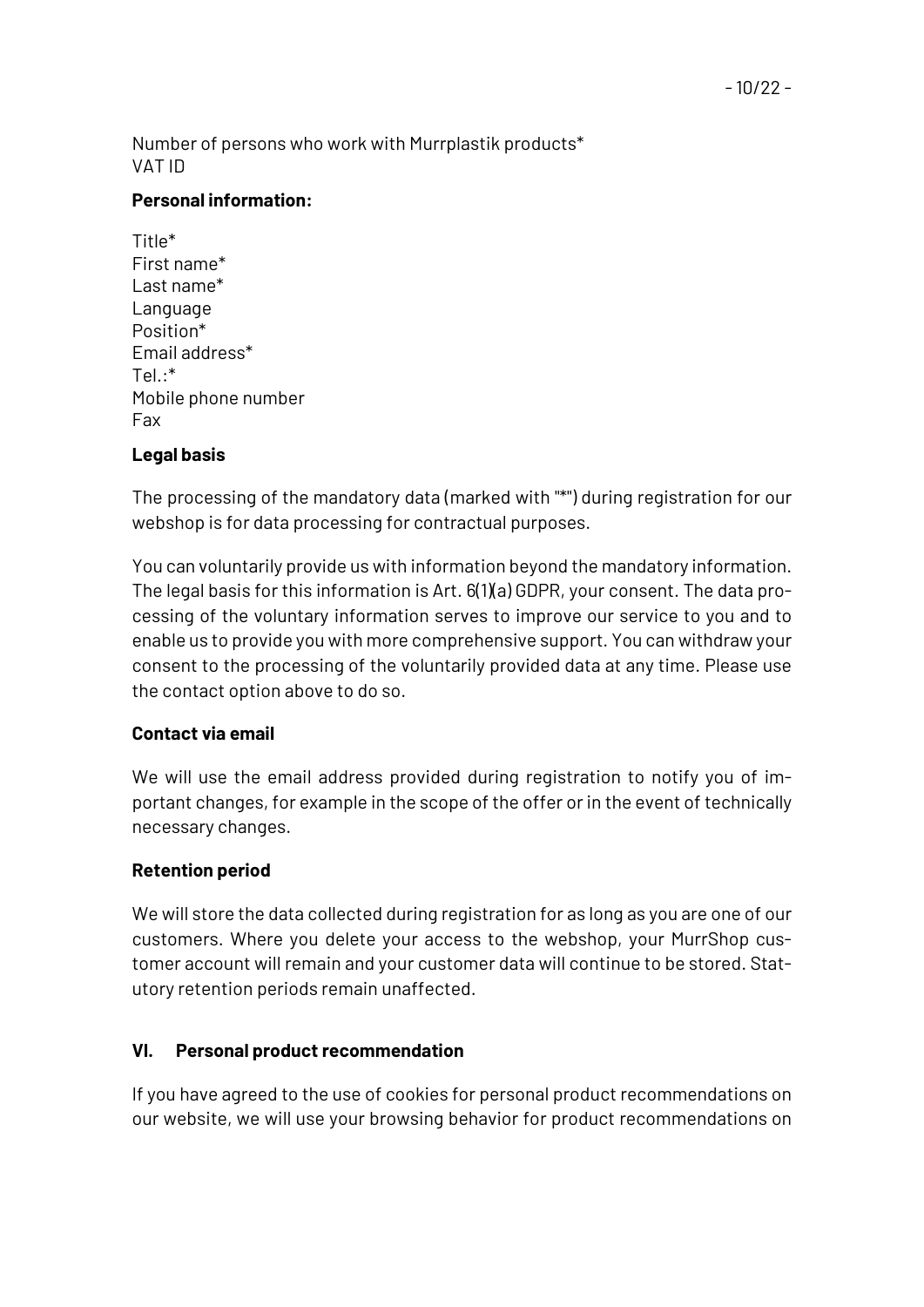# **Legal basis**

The storage of cookies for the creation of personal product recommendations is based on Art. 6(1)(a) GDPR, your consent.

You can prevent the storage of cookies by refraining from giving us your consent to do so. However, please note that in this case you may not be able to use all this website's functions to their full extent.

The information generated by cookies for personal product recommendations is not passed on to third parties.

# **Retention period**

Where you do not or no longer agree to the storage and use of your data, you can terminate the storage and use here. In this event, your decision will be stored in the form of a cookie. Deleting your cookies will cause this cookie to be deleted as well. When you visit our site again, you will then be asked again whether cookies may be used for web analysis.

# **D. Analysis tools and advertising**

# **I. Google Analytics**

This website uses functions of the Google Analytics web analysis service. The provider is Google, 1600 Amphitheatre Parkway, Mountain View, CA 94043, USA.

Google Analytics uses so-called "cookies". These are text files stored on your computer to enable an analysis of your use of the website. The information generated by the cookie about your use of this website is usually transferred to a Google server in the US and stored there.

Google Analytics cookies are stored on the basis of Art. 6(1)(f) GDPR. The website operator has a legitimate interest in analyzing user behavior in order to optimize both its website and its advertising.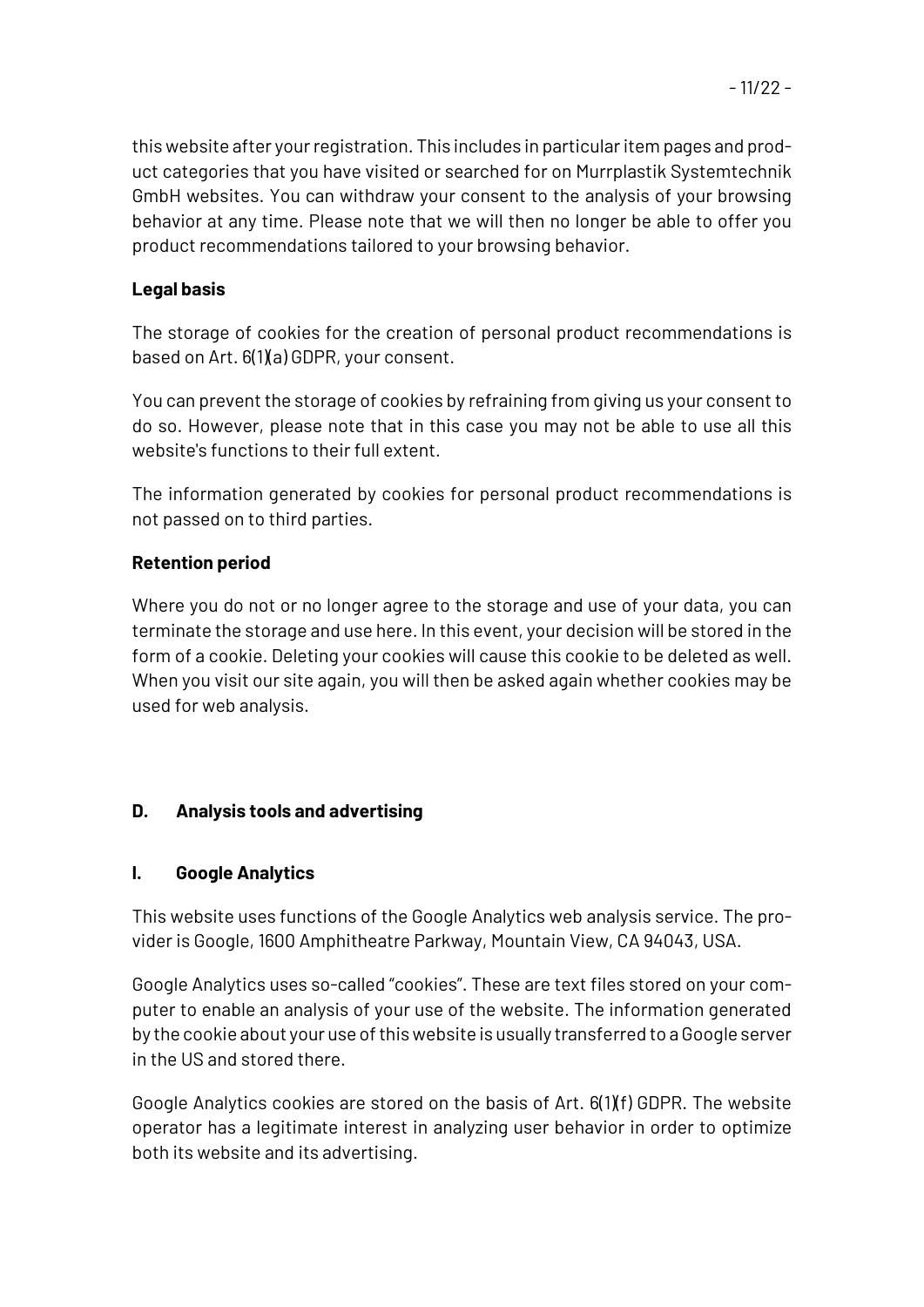### **IP anonymization**

We have activated the IP anonymization function on this website. This means that Google will shorten your IP address within member states of the European Union or in other

Contracting Parties to the Agreement on the European Economic Area before being transmitted to the US. Only in exceptional cases will the full IP-address be sent to the Google server in the USA and then be abbreviated there. On behalf of this website's operator, Google will use this information to evaluate your use of the website, to compile reports on website activity and to provide the website operator with other services relating to website and Internet use. The browser IP-address that was submitted in the context of Google Analytics is not merged with any other data held by Google.

#### **Browser plug-in**

You may refuse the use of cookies by selecting the appropriate settings on your browser, however, please note that if you do this you may not be able to use this website's full functionality. You can also prevent Google from collecting the data generated by the cookie and relating to your use of the website (including your IP address) and from processing this data by downloading and installing the browser plug-in available at the following link: https://tools.google.com/dlpage/gaoptout?hl=en.

### **Objecting to data collection**

You can prevent the collection of your data by Google Analytics by clicking the following link. An opt-out cookie which prevents the future collection of your data when visiting this website will be set: Disabling Google Analytics:

You can find more information on how Google Analytics handles user data in Google's privacy policy:

https://support.google.com/analytics/answer/6004245?hl=en.

### **Demographic characteristics in Google Analytics**

This website uses the Google Analytics "demographic characteristics" feature. This allows the creation of reports containing statements about site visitors' age, gender and interests. This data comes from interest-based advertising from Google and visitor data from third-party providers. This data cannot be assigned to a specific person. You can deactivate this function at any time via the ad settings in your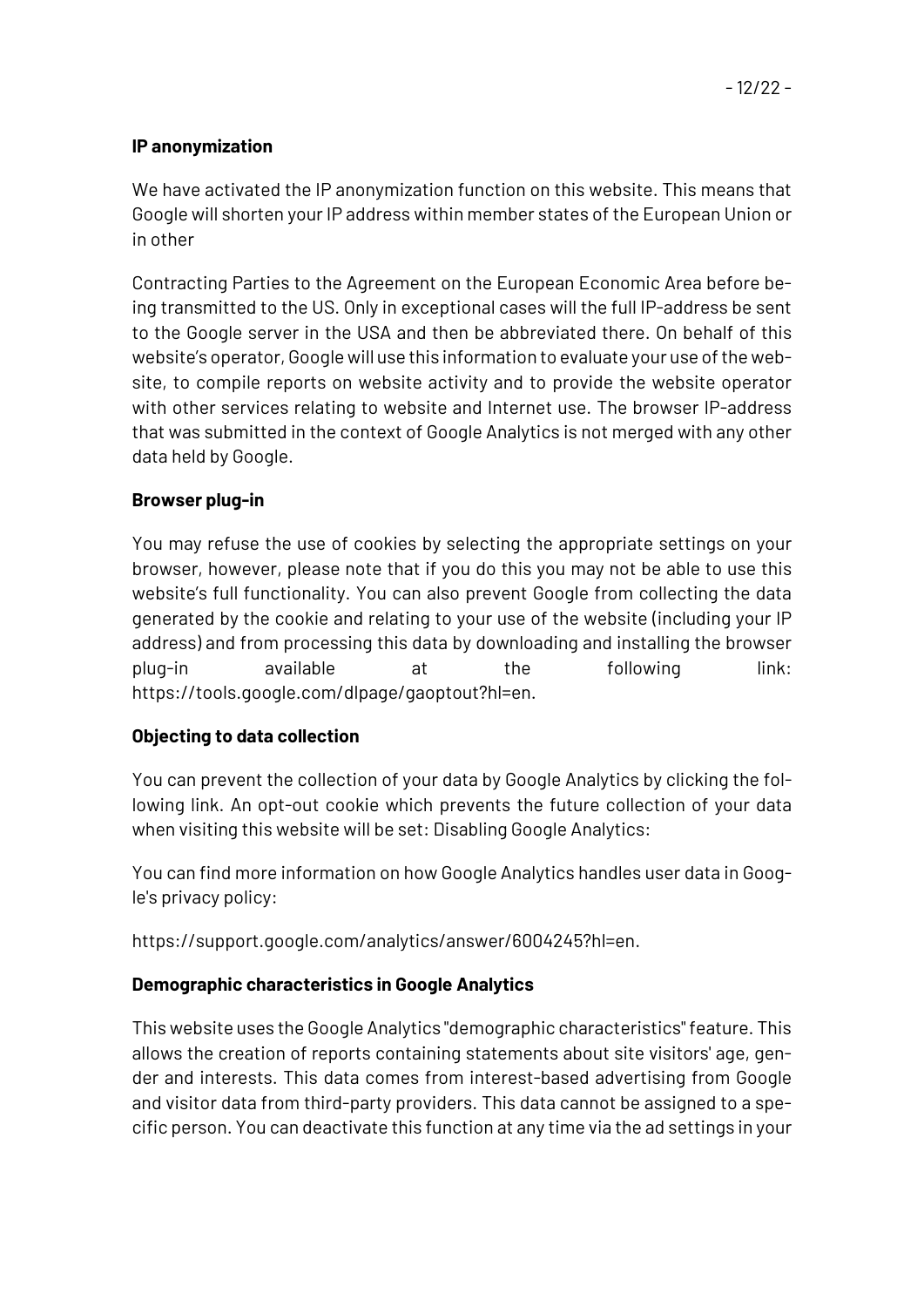Google account or generally prohibit the collection of your data by Google Analytics as indicated in the "Objecting to data collection" section.

### **Google AdWords and Google conversion tracking**

This website uses Google AdWords. AdWords is an online advertising program of Google Inc, 1600 Amphitheatre Parkway, Mountain View, CA 94043, USA ("**Google**").

We use so-called conversion tracking within the framework of Google AdWords. When you click on an ad placed by Google, a cookie for conversion tracking is set.

Cookies are small text files that the internet browser stores on the user's computer. These cookies lose their validity after 30 days and are not used to identify users personally. Where the user visits certain pages of this website and the cookie has not yet expired, Google and we can recognize that the user has

clicked on the ad and has been redirected to this page. Each Google AdWords customer receives a different cookie. The cookies cannot be tracked via AdWords customers' websites. The information collected using conversion cookies is used to create conversion statistics for AdWords customers who have opted for conversion tracking. Clients find out the total number of users who clicked on their ad and were redirected to a page tagged with a conversion tracking tag. However, they do not receive any information enabling the personal identification of users. Should you not wish to participate in the tracking, you can object to this use simply by deactivating the Google conversion tracking cookie via your internet browser under user settings. Subsequently, you will not be included in the conversion tracking statistics.

Conversion cookies are stored on the basis of Art. 6(1)(f) GDPR. The website operator has a legitimate interest in analyzing user behavior in order to optimize both its website and its advertising.

You can find more information about Google AdWords and Google conversion tracking in

Google's privacy policy: https://policies.google.com/privacy

You can set your browser so that you are informed about the setting of cookies and only allow cookies in individual cases, accept cookies for certain cases or generally exclude them and activate the automatic deletion of cookies when closing the browser. Deactivation of cookies may result in the restriction of this website's functionality.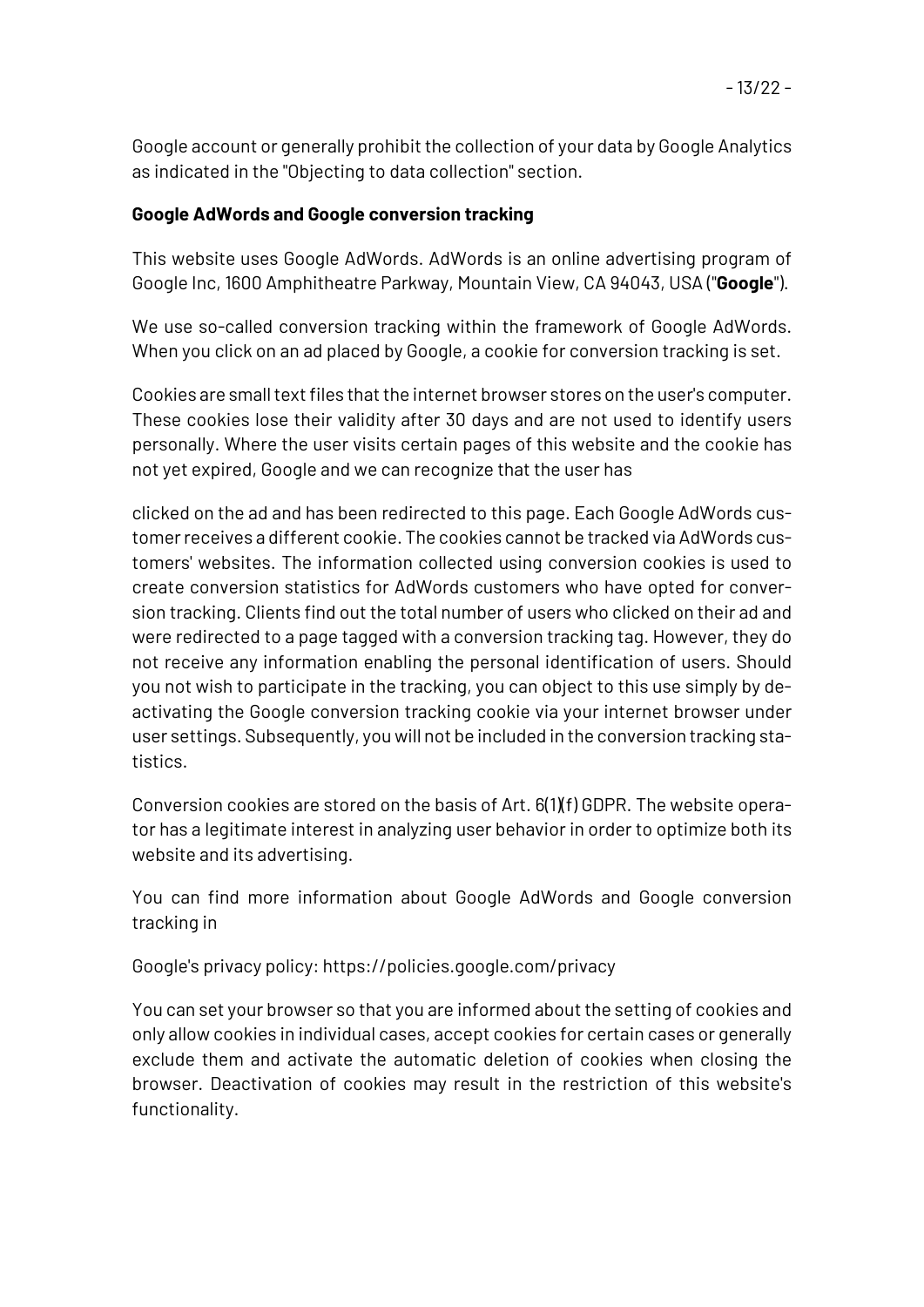### **E. Social networks**

#### **I. Facebook plug-ins (like & share buttons)**

Plug-ins of the social network Facebook, provider Facebook Inc., 1 Hacker Way, Menlo Park, California 94025, USA, are integrated on our pages. You can recognize the Facebook plug-ins by the Facebook logo or the "Like" button on our site. You can find an overview of the Facebook plug-ins here: https://developers.facebook.com/docs/plugins/.

When you visit our website, the plug-in will establish a connection between your browser and the Facebook server. Facebook will thus receive the information that you have accessed our website with your IP address. If you click the Facebook "Like" button while you are logged into your Facebook account, you can link the content of our pages on your Facebook profile. This allows Facebook to associate the visit to our pages with your user account. Please note that as the website's provider, we have no knowledge about the transmitted data's content and its use by Facebook. Please refer to Facebook's privacy policy at https://de- de.facebook.com/policy.php for more information:

Please log out of your Facebook user account if you do not want to enable Facebook to assign your visit to our pages to your Facebook user account,

#### **II. Instagram plug-in**

Features of the Instagram service are integrated into our pages. These features are provided by Instagram Inc., 1601 Willow Road, Menlo Park, CA 94025, USA.

If you are logged into your Instagram account, you can link our page content to your Instagram profile by clicking on the Instagram button. This allows Instagram to associate the visit to our pages with your user account. Please note that as the website's provider, we have no knowledge about the transmitted data's content and its use by Instagram.

Please refer to Instagram's privacy policy at https:// instagram.com/about/legal/privacy/for more information.

#### **III. LinkedIn plug-in**

Our website uses functions of the LinkedIn network. The provider is LinkedIn Corporation, 2029 Stierlin Court, Mountain View, CA 94043, USA.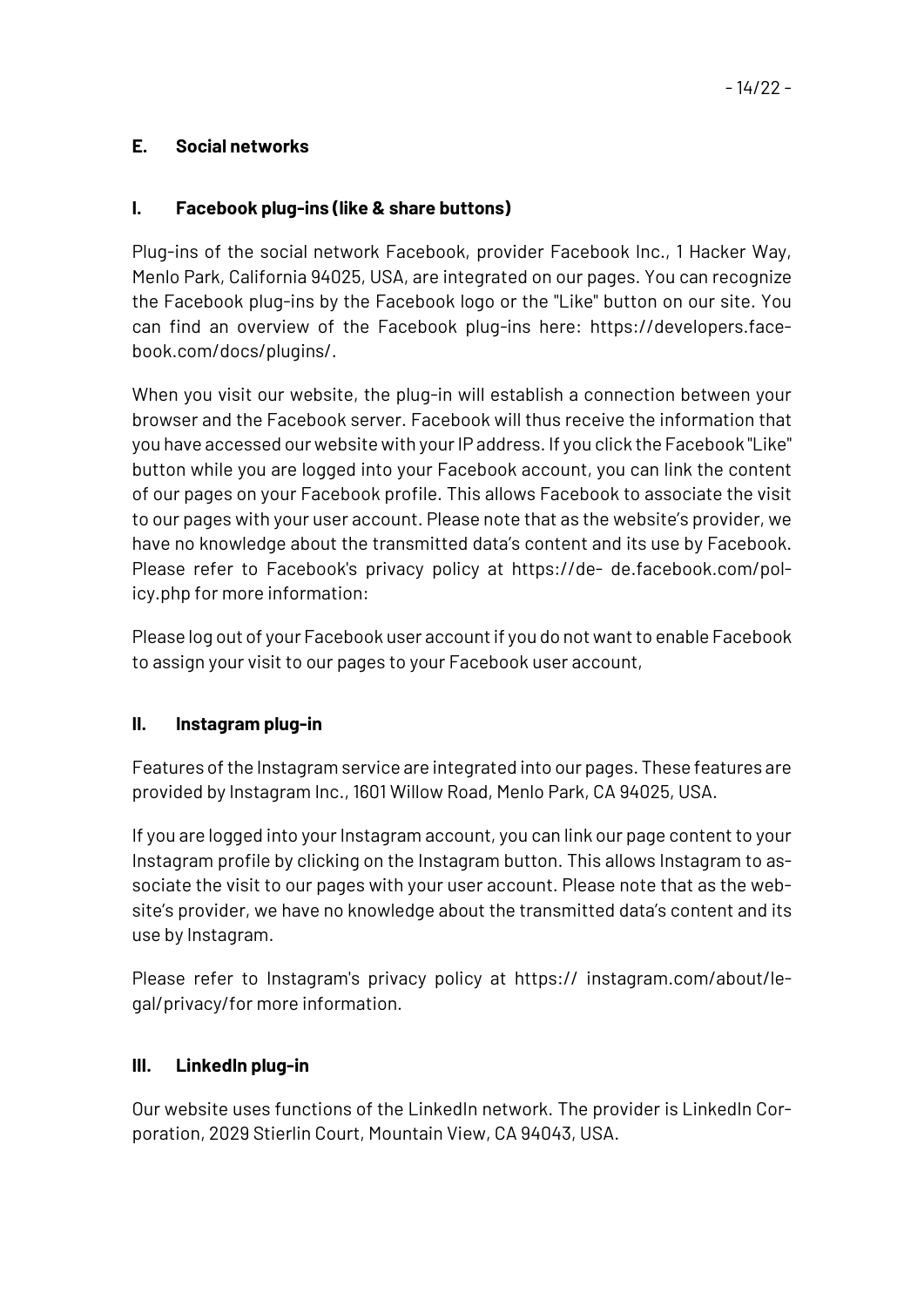A connection to LinkedIn's servers will be established every time you visit one of our pages that contains LinkedIn functions. LinkedIn will be notified that you have visited our website with your IP address. If you click on the LinkedIn "*recommend*" button when logged into your LinkedIn account, LinkedIn will be able to associate your visit to our website with you and your user account. Please note that as the website's provider, we have no knowledge of the transmitted data's content and its use by LinkedIn.

Please refer to LinkedIn's privacy policy at https// www.linkedin.com/legal/privacy-policy for more information.

## **IV. XING plug-in**

Our website uses functions of the XING network. The provider is XING AG, Dammtorstraße 29-32, 20354 Hamburg, Germany.

A connection to XING's servers will be established every time you visit one of our pages that contains XING functions. As far as we are aware, no personal data is stored in the process. In particular, there is no storage of IP addresses or evaluation of usage behavior.

Please refer to XING's privacy policy at https://www.xing.com/app/share?op=data\_protection for more information.

### **F. Newsletter and electronic communication**

#### **I. Data processing for newsletter registration**

Should you wish to receive the newsletter offered on the website, we require an email address from you as well as information that enables us to verify that you are the owner of the email address provided and that you agree to receive the newsletter. No additional data is collected or is only collected on a voluntary basis.

The processing of the data entered into the newsletter registration form is therefore based exclusively on your consent (Art. 6(1)(a) GDPR). You can withdraw the consent given to the storage of the data and the email address as well as their use for the transmission of the newsletter at any time, e.g. via the "Unsubscribe" link in the newsletter. The legality of the data processing procedures carried out up till the withdrawal remains unaffected thereby.

### **Transmission of the newsletter through Inxmail**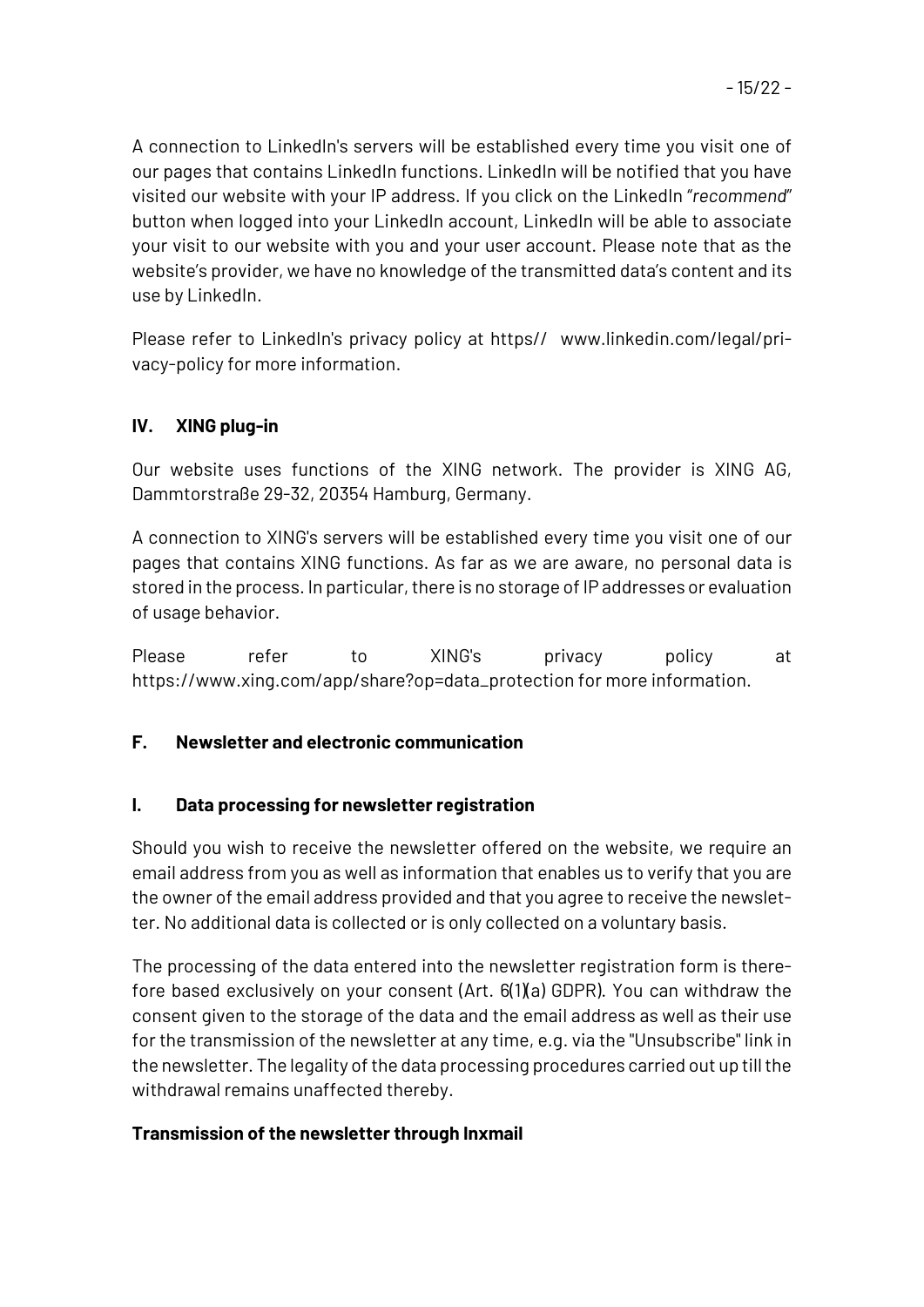Murrplastik Systemtechnik GmbH uses the Inxmail service for the transmission of newsletters. The provider is Inxmail GmbH, Wentzingerstr. 17, 79106 Freiburg, Germany.

Inxmail is a service which, among other things, enables the organization and analysis of newsletter transmission. The data you input for the purpose of receiving the newsletter is stored on Inxmail's servers in Germany.

You must unsubscribe from the respective newsletter if you do not want any analysis by Inxmail. We provide a link for this in every newsletter message.

## **Data analysis by Inxmail**

To analyze our newsletter's success, the emails sent with Inxmail contain a socalled web beacon or a "tracking pixel", which reacts to interactions with the newsletter. This enables the following to be determined: whether a newsletter message was opened, whether links were clicked or the time when the newsletter was read.

Inxmail processes the following data as part of the performance analysis:

- Master data (e.g. name, address);
- Contact details (e.g. email address, telephone number);
- Meta and communication data (e.g. device information, IP address);
- Usage data (e.g. interests, access times).

A withdrawal of the consent to the performance analysis can also be declared separately. You can deactivate the Inxmail analysis in the respective newsletter if you do not want it. We provide a corresponding link for this in every newsletter.

### **Legal basis**

The data processing is based on your consent (Art. 6(1)(a) GDPR). You can withdraw this already given consent. The legality of the data processing procedures carried out up till the withdrawal remains unaffected thereby.

### **Retention period**

We will store the data you provide us with for the purpose of receiving the newsletter until you unsubscribe from the newsletter and it will be deleted after you unsubscribe from the newsletter. Data we store for other purposes (e.g. e-mail addresses for registration in the webshop) will not be affected by this.

### **Conclusion of a contract for commissioned data processing**

We have concluded a contract with Inxmail pursuant to Art. 28 (3) GDPR by virtue of which Inxmail has undertaken to protect our customers' data and not to pass it on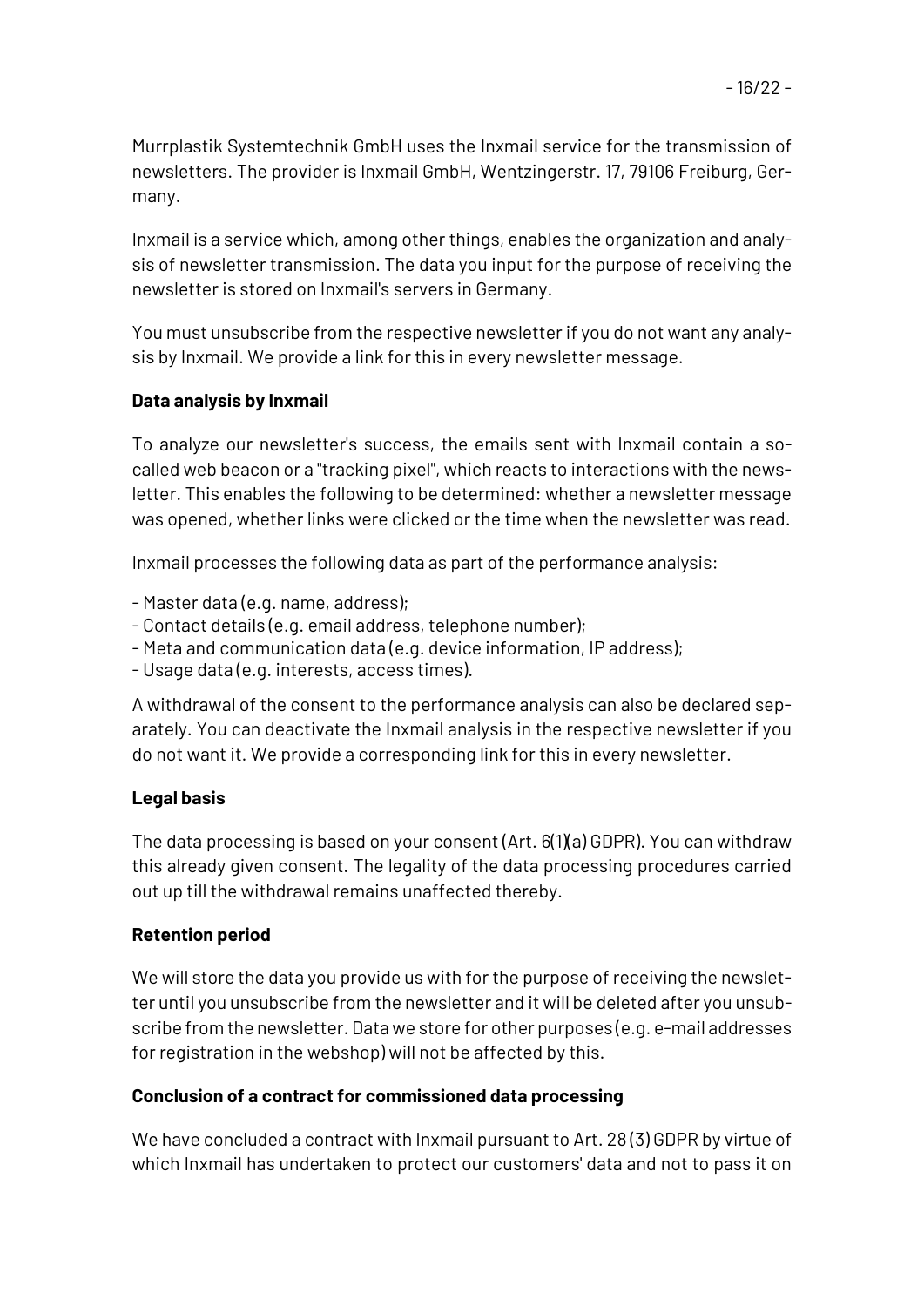to third parties.

### **II. Transactional emails**

Murrplastik Systemtechnik GmbH uses Inxmail to send transactional emails related to your orders. Transactional emails are emails that are sent automatically after certain business transactions, such as order confirmations or delivery notifications.

The provider is Inxmail GmbH, Wentzingerstr. 17, 79106 Freiburg, Germany.

Inxmail processes the following data as part of the transmission of transactional emails:

- Technical information about the recipient's end device: Operating system, information about the browser used, recipient's IP address, further information about the end device and the internet connection;

- Recipient's contact details: E-mail address, name if applicable

- Data on user interactions: Information about opened newsletters, clicked links, date and time of interaction

#### **Legal basis**

Data processing for the sending of transactional emails related to your orders is carried out for the fulfillment of contractual purposes.

Data processing for the purpose of documenting the fulfillment of information obligations is based on Art. 6(1)(f) GDPR (processing to protect the controller's legitimate interests).

### **Retention period**

The data you have provided to us for the purpose of receiving transactional mail will be deleted from both our servers and the Inxmail servers as part of the regular deletion routine following transmission.

The data we have stored for the purpose of documenting the fulfillment of information obligations will be deleted from both our servers and Inxmail's servers as part of the regular deletion routine after a period of six months following the email's transmission.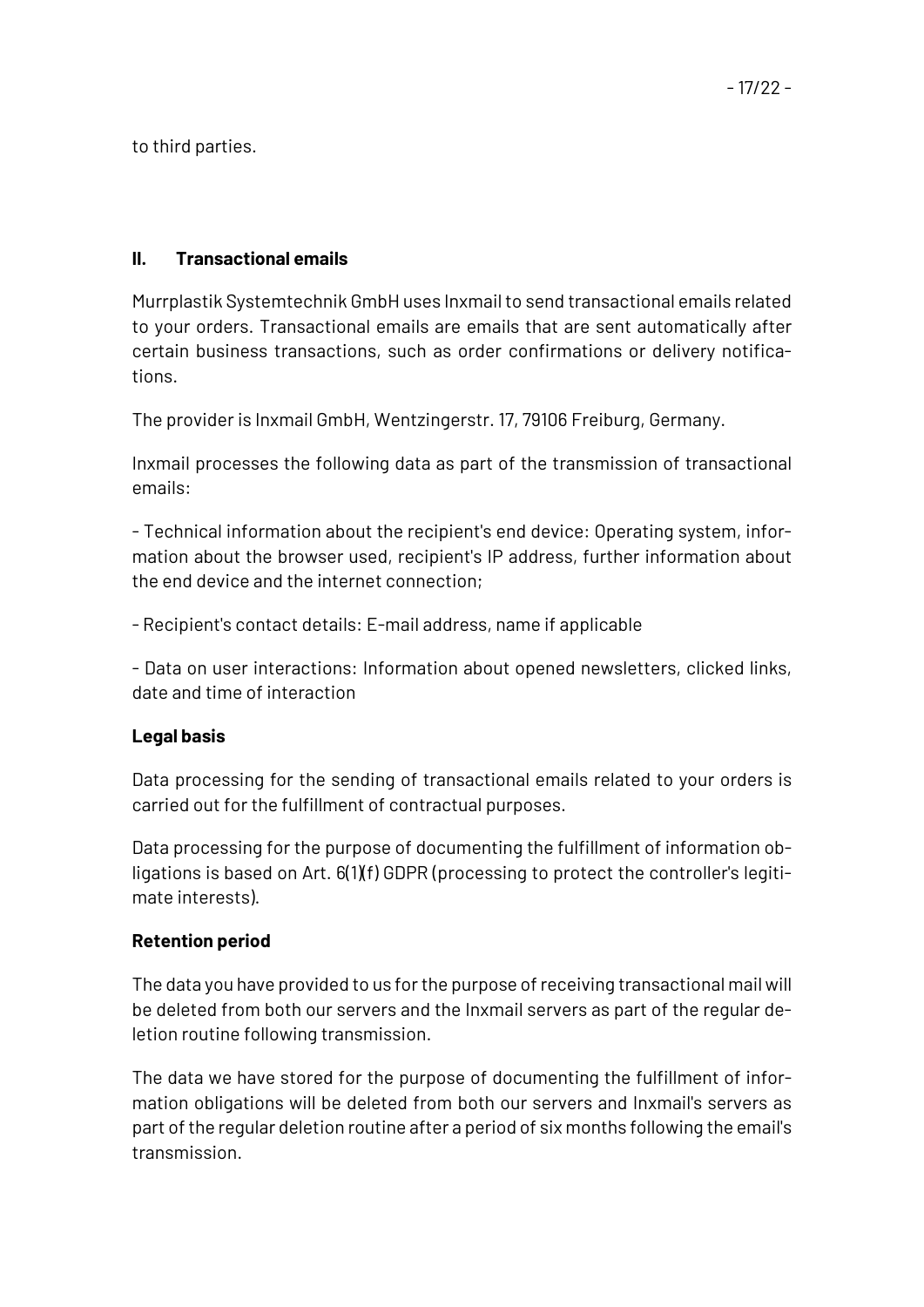## **III. Automated internal forwarding of emails as part of an establishment of contact**

When our service team is contacted by email, the contact data transmitted by the customer via email may be used for the current inquiry as well as other digitally transmitted processes in order to automatically forward the inquiry to the relevant internal department, where possible. This is to ensure the proper processing of these business transactions and to guarantee faster customer inquiry handling. The contact data provided will be transferred to our customer database in this connection and stored there.

## **Legal basis**

The data you provide in this context is processed on the basis of our legitimate interest in accelerating and further optimizing our process flows for our customers  $(Art. 6(1)(f) GDPR)$ .

## **Retention period**

The personal data processed in this context will be retained for as long as you have a business relationship with us or until you request us to delete it. Statutory retention periods remain unaffected.

# **G. Plug-ins and Tools**

### **I. YouTube**

We have integrated YouTube videos into our online presence, which are stored on www.youtube.com and can be played directly from our website. The provider is Google Ireland Limited, Gordon House, 4 Barrow St, Dublin, D04 E5W5, Ireland. The use of YouTube may also result in the transmission of personal data to the Google LLC servers in the USA. Google LLC. has concluded so-called standard contractual clauses of the European Union Commission with us for the transfer of personal data to Google LLC., which is based in the USA. These can be found here: https://privacy.google.com/businesses/processorterms/.

YouTube videos on our website are all embedded in "enhanced data protection mode", which means that no data about you as a user is transmitted to YouTube if you do not play the videos. Data is only transferred when you play the videos. We have no influence on this data transmission. Prior to transmission, you will be explicitly informed again that your data is transmitted to YouTube during playback. This takes place regardless of whether YouTube provides a user account through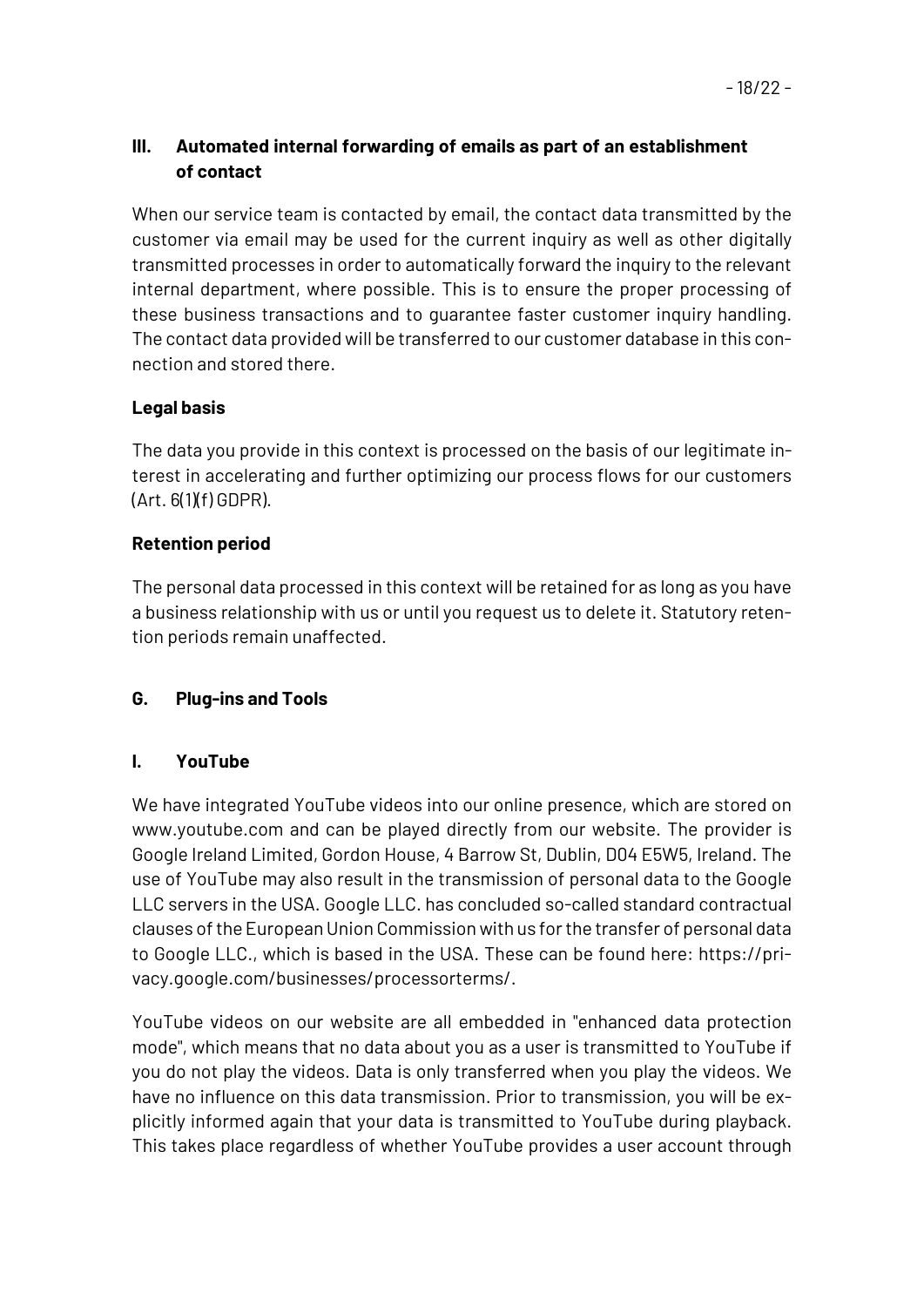which you are logged in or whether no user account exists. If you are logged in to Google, your data will be directly assigned to your account.

If you do not wish to be associated with your YouTube profile, you must log out of your Google account before playing the video. YouTube stores your data as usage profiles and uses them for the purposes of advertising, market research and/or needs-based configuration of its website. You have the right to object to the creation of these user profiles, and you must contact YouTube to exercise this right.

The legal basis for data processing by Murrplastik Systemtechnik GmbH is Art.  $6(1)(a)$ , your consent. You can withdraw your consent at any time. The legality of the data processing procedures carried out up till the withdrawal remains unaffected thereby.

Further information about YouTube and Google's privacy policy can be found at:

https://policies.google.com/privacy?hl=en (General Google Privacy Policy)

https://policies.google.com/terms?hl=en#toc-software (Google Services Terms of Use)

https://www.youtube.com/static?gl=DE&template=terms&hl=de (YouTube Terms of Use)

# **II. Google Maps**

We use the Google Maps service on this website. This allows us to show you interactive maps directly on the website, and enables you to conveniently use the map function. The provider is Google Ireland Limited, Gordon House, 4 Barrow St, Dublin, D04 E5W5, Ireland. The use of Google Maps may also result in the transmission of personal data to the Google LLC servers in the USA. Google LLC. has concluded socalled standard contractual clauses of the European Union Commission with us for the transfer of personal data to Google LLC., which is based in the USA. These can be found here: https://privacy.google.com/businesses/processorterms/.

Visiting the website will cause Google to receive the information that you have accessed our website's corresponding sub-page. This occurs regardless of whether Google provides a user account through which you are logged in or whether no user account exists. If you are logged in to Google, your data will be directly assigned to your account. If you do not wish to be associated with your Google profile, you must log out of your Google account before retrieving a map. Google stores your data as usage profiles and uses them for the purposes of advertising, market research and/or needs-based configuration of its website. Such an evaluation is carried out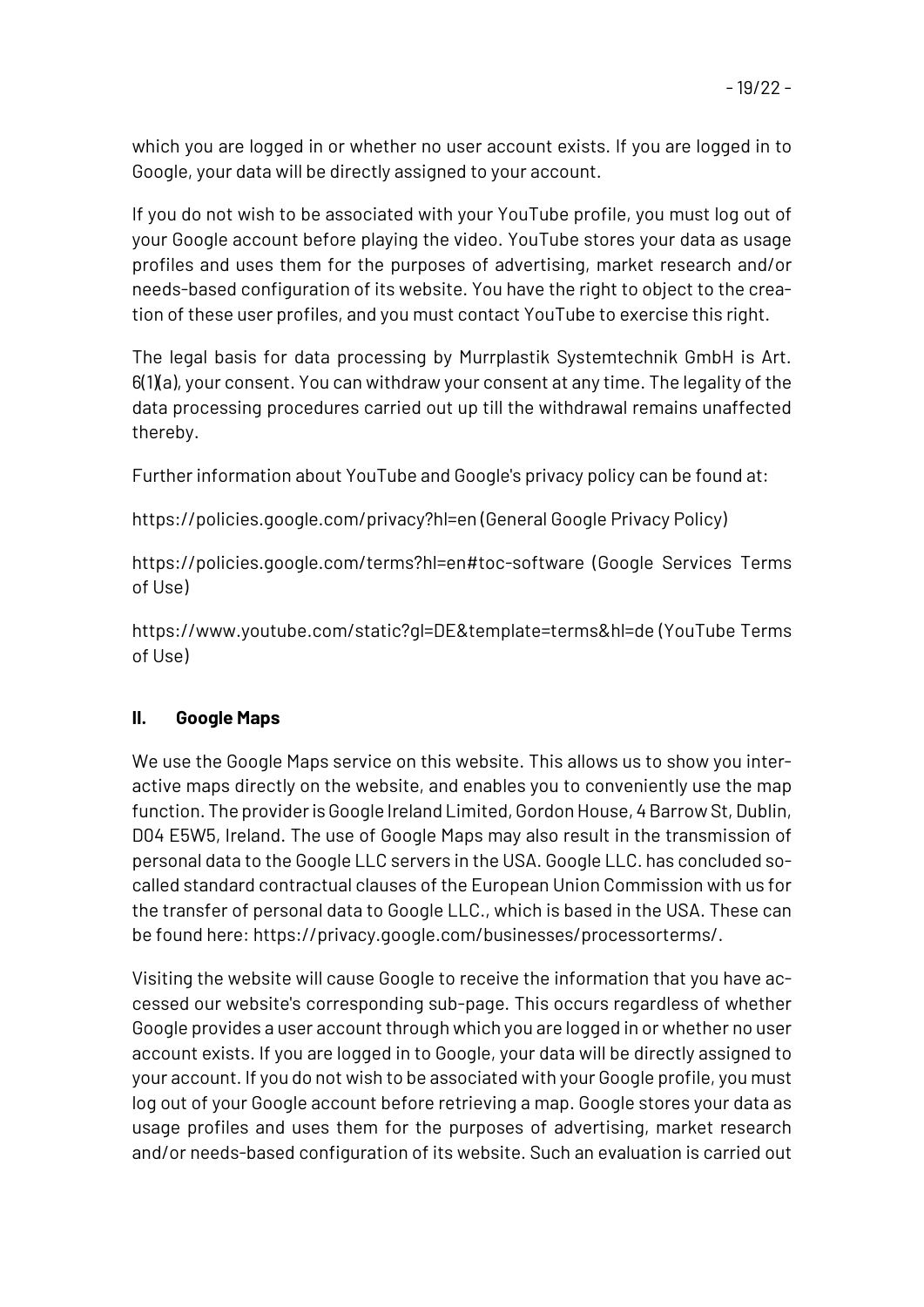in particular (even for non-logged-in users) for the provision of needs-based advertising and to inform other users of the social network about your activities on our website. You have the right to object to the creation of these user profiles, and you must contact Google to exercise this right.

The legal basis for data processing by Murrplastik Systemtechnik GmbH is Art. 6(1)(a) GDPR, your consent. You can withdraw your consent at any time. The legality of the data processing procedures carried out up till the withdrawal remains unaffected thereby.

Further information about Google Maps and Google's privacy policy can be found at:

https://policies.google.com/privacy?hl=en (General Google Privacy Policy)

https://policies.google.com/terms?hl=en#toc-software (Google Services Terms of Use)

# **III. Google Fonts**

We use the Google Fonts service on this website. This allows us to use fonts on our own website and to avoid having to upload them to our own server. The provider is Google Ireland Limited, Gordon House, 4 Barrow St, Dublin, D04 E5W5, Ireland. The use of Google Maps may also result in the transmission of personal data to the Google LLC servers in the USA. Google LLC. has concluded so-called standard contractual clauses of the European Union Commission with us for the transfer of personal data to Google LLC., which is based in the USA. These can be found here: https://privacy.google.com/businesses/processorterms/.

Visiting the website will cause Google to receive the information that you have accessed our website's corresponding sub-page. This occurs regardless of whether Google provides a user account through which you are logged in or whether no user account exists. If you are logged in to Google, your data will be directly assigned to your account. If you do not wish to be associated with your Google profile, you must log out of your Google account before retrieving a map. Google stores your data as usage profiles and uses them for the purposes of advertising, market research and/or needs-based configuration of its website. Such an evaluation is carried out in particular (even for non-logged-in users) for the provision of needs-based advertising and to inform other users of the social network about your activities on our website. You have the right to object to the creation of these user profiles, and you must contact Google to exercise this right.

The legal basis for data processing by Murrplastik Systemtechnik GmbH is Art. 6(1)(a) GDPR, your consent. You can withdraw your consent at any time. The legality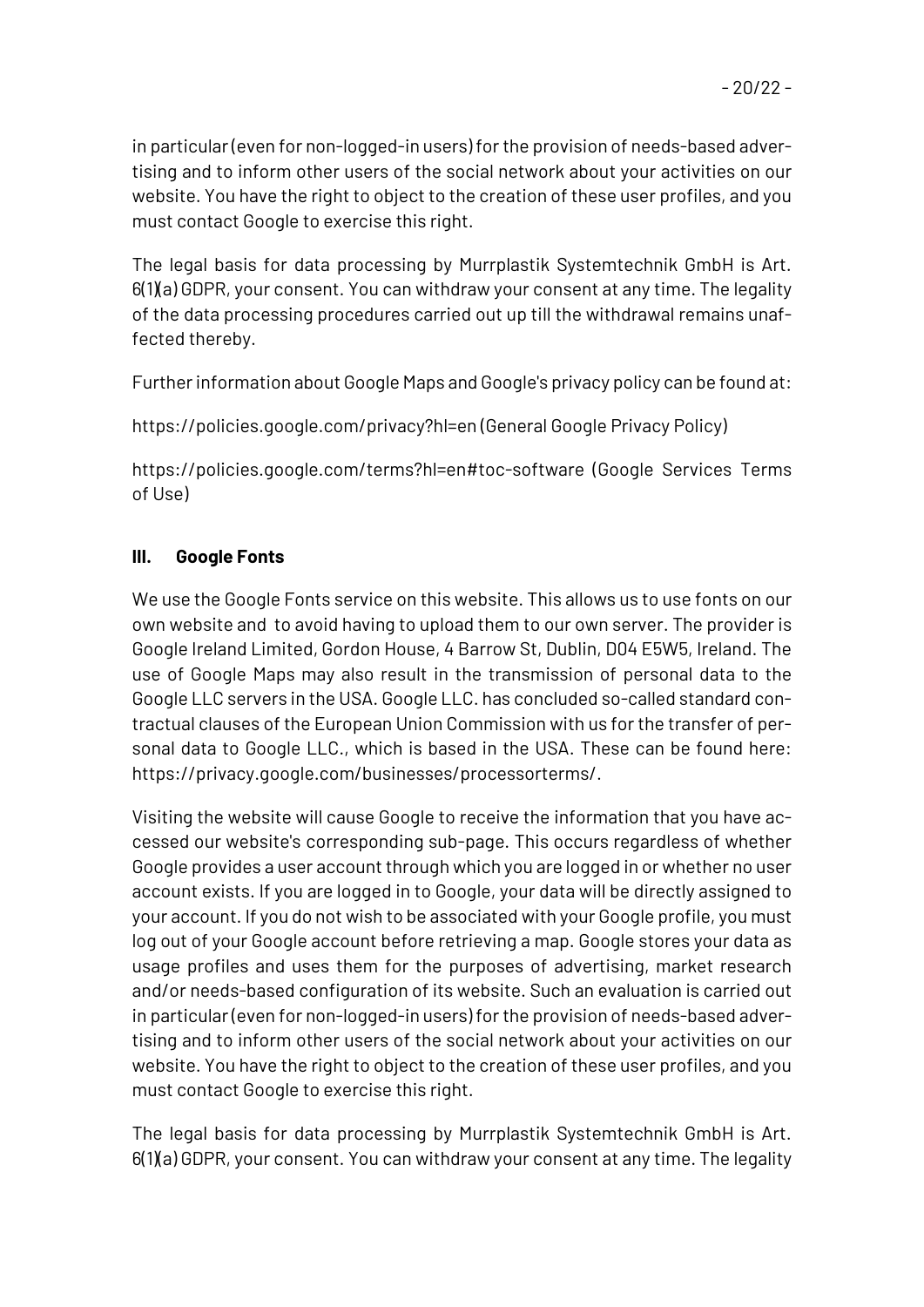of the data processing procedures carried out up till the withdrawal remains unaffected thereby.

The Google Ads data processing clauses, which are also the standard contractual clauses for Google Fonts, can be found at https://policies.google.com/privacy?hl=en

### **H. Processing of customer data**

### **Processing of customer data**

We also collect, process and use personal data outside the webshop environment provided it is necessary for the contract's establishment, content-related configuration or amendment.

## **Data categories**

We need the following data to register you as a customer with us:

- Company name with legal form (e.g. GmbH);

- Company registered office (street address/postcode/town/city);

- Contact person's forename and surname;

- Telephone number;

- Surname and forename of the managing director/owner of the commercial undertaking;

You can voluntarily provide us with the following data:

- Email address - However, please note that we require this for access to our webshop.

- Fax;

- Different invoice address, if applicable;

- Mobile telephone number;

- Date of birth of the managing director/owner of the commercial undertaking;

### **Retention period**

We will store the collected data for as long as you have a business relationship with us. Your data will be deleted after the termination of the business relationship. Statutory retention periods will remain unaffected thereby.

# **Data categories**

The following categories of personal data are processed in the course of submitting the target customer form: